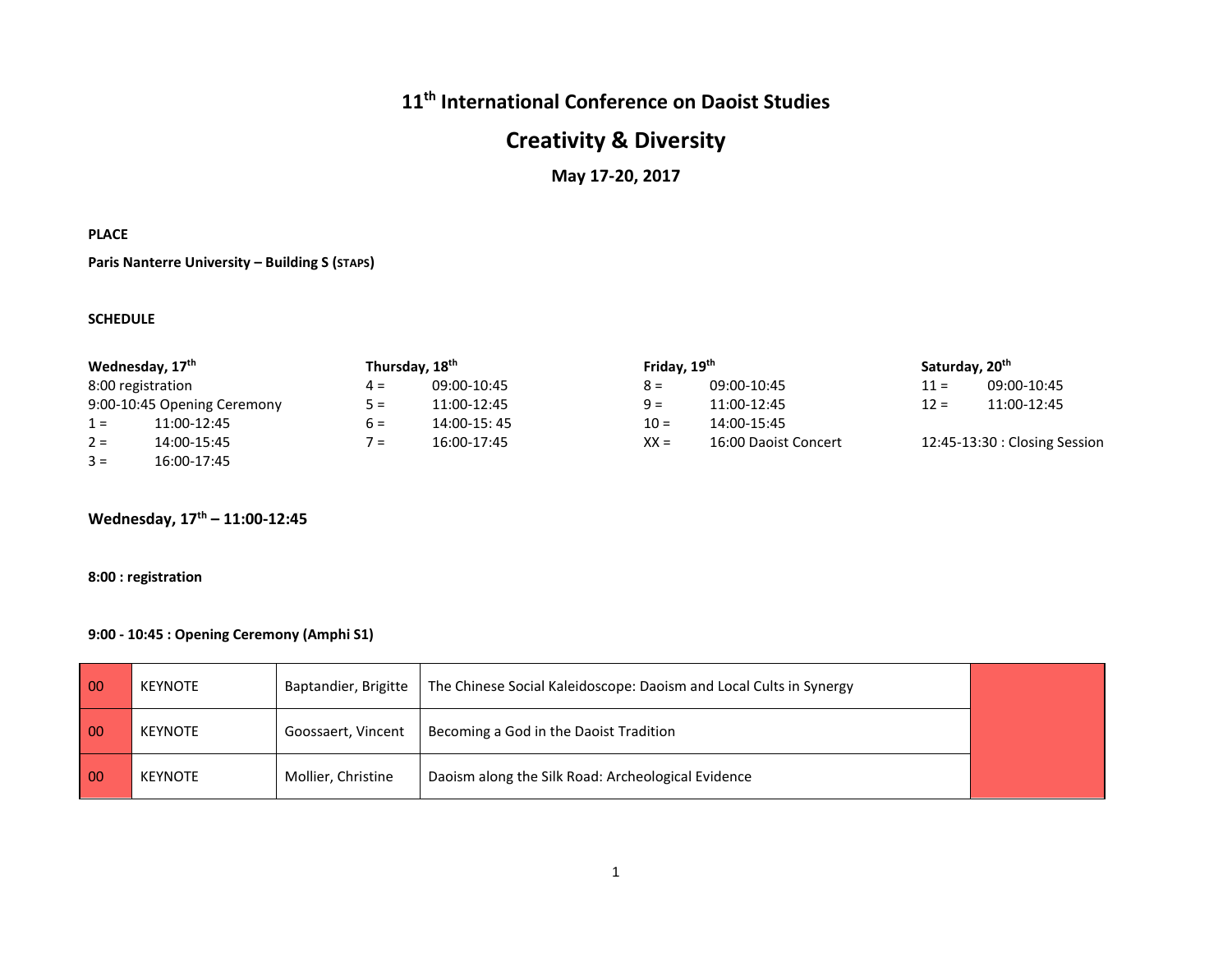### **Wednesday, 17th – 11:00-12:45**

| $1-A$   | <b>Figuring</b><br>on the Dao        | Zuern, Tobias<br>Benedikt<br>Naparstek, Michael<br>Nuernberger, Marc | Effecting the World: Resonating Correspondences and Textual Embodiment of the<br>Way in the Huainanzi<br>Daoist Scrolls and Saving Souls: the Demonic Savior Wang Lingguan at Jiajing's Court<br>Daoist Talismans: A Special Case of Performative Writing? | Chair<br>&<br>Discussant:<br><b>Matthias Hayek</b> |
|---------|--------------------------------------|----------------------------------------------------------------------|------------------------------------------------------------------------------------------------------------------------------------------------------------------------------------------------------------------------------------------------------------|----------------------------------------------------|
|         |                                      | Fan Chun Ming<br>范俊銘 (Jimmy)                                         | The Interdisciplinary Integration of Religious Education: Life Exploration and Daoist<br>Culture                                                                                                                                                           | Chair<br>&                                         |
| $1 - B$ | Daoism<br>in Taiwan                  | Chao Min-Hen<br>趙敏亨                                                  | 一位道教學習者之個體化歷程探討<br>The Process of Individuation in a Daoist Learner                                                                                                                                                                                        | Discussant:                                        |
|         |                                      | Zhang Wanrong<br>張琬容                                                 | 兔儿神:闽台同性恋之神的传统与再造<br>The Rabbit God: The tradition and reconstruction of the gays' god in Fujian and<br>Taiwan                                                                                                                                             | Kong Qingmao<br>孔慶茂                                |
|         |                                      | Friedrichs,<br>Elisabeth                                             | Refugees Welcome: NADA Acupuncture and Qigong for PTSD, Addiction, and Stress                                                                                                                                                                              | Chair                                              |
| $1-C$   | <b>Western Medical</b><br>Practice 1 | Plet, Nathalie                                                       | Drive and Qi: Contributions of Qigong in the Processing of Addictions                                                                                                                                                                                      | &<br>Discussant:                                   |
|         |                                      | Flaumenbaum,<br>Danièle                                              | Contributions of Chinese Medicine to Western Gynecology                                                                                                                                                                                                    | <b>Andreas Noll</b>                                |
| $1-D$   | <b>WORKSHOP</b>                      | Phillips, Scott Park                                                 | The Lotus Elixir of the Third Prince-Heterodox Approaches to Performing<br>Perfection                                                                                                                                                                      |                                                    |
| $1-E$   | <b>VIDEO</b>                         | Kohn, Livia                                                          | Journey of the Universe: The Epic Story of Cosmic, Earth, and Human<br>Transformation                                                                                                                                                                      |                                                    |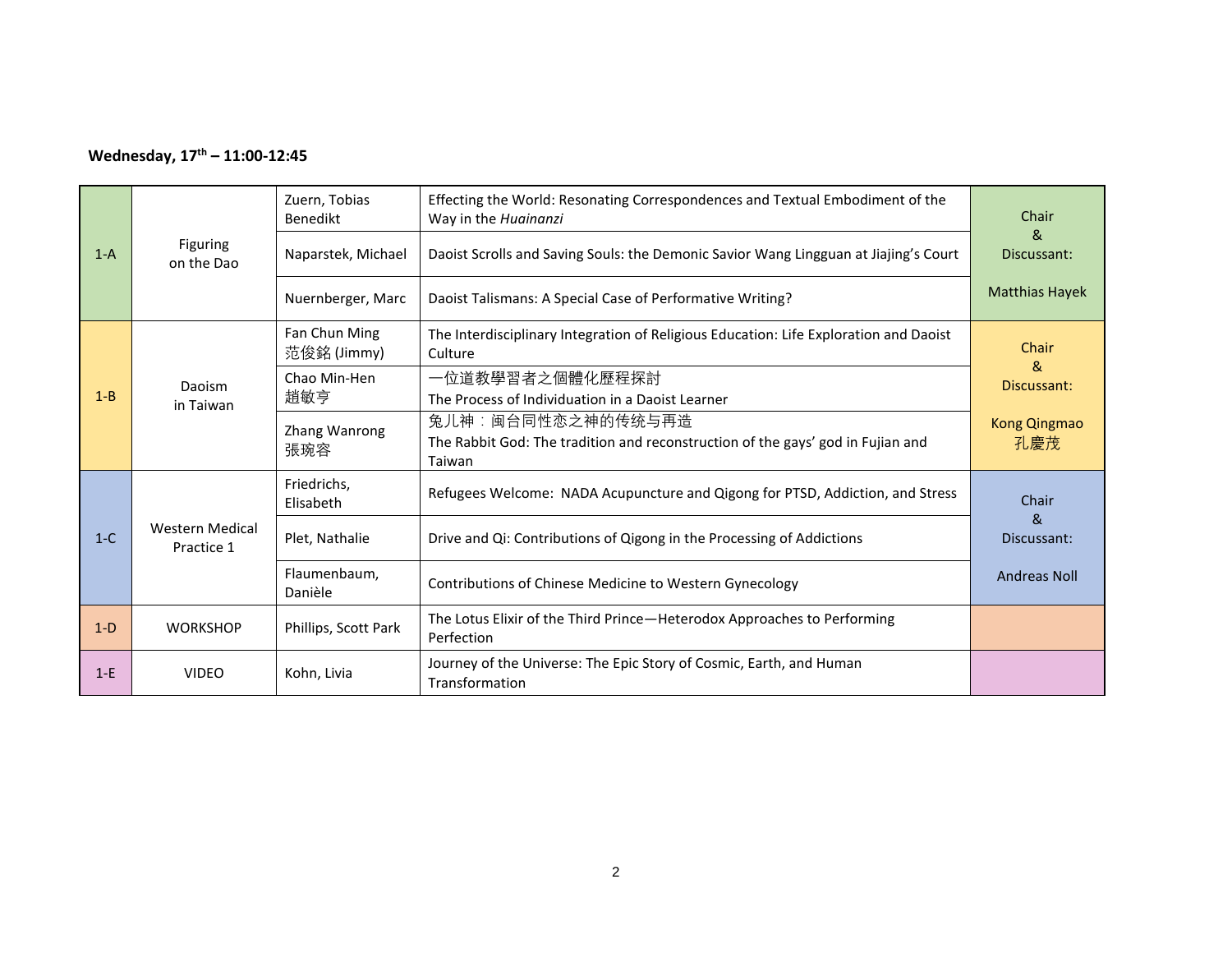### **Wednesday, 17th – 14:00-15:45**

| $2-A$   | Gods<br>&<br><b>Texts</b>          | Wang Xiaoyang<br>汪小洋<br>Kong Qingmao<br>孔慶茂<br>Xiao Xi<br>萧习 | 汉以下西王母信仰的道教化发展<br>Xiwangmu in Daoism after the Han<br>黃大仙信仰形成溯源<br>The Origin of the Belief in Wong Tai Sin<br>瑶族宗教文本与道教经典的关系初探<br>A Study of the Relationship between Yao Religious Manuscripts and Daoist<br><b>Scriptures</b> | Chair<br>&<br>Discussant:<br>Wu Sijia<br>吴思佳 |
|---------|------------------------------------|--------------------------------------------------------------|----------------------------------------------------------------------------------------------------------------------------------------------------------------------------------------------------------------------------------|----------------------------------------------|
|         |                                    | Chiu Elena Suet-<br>Ying<br>趙雪瑩                              | Identity and Transformation: the Narrative Daoging of Master Zhuang Sighs over<br>the Skeleton                                                                                                                                   | Chair                                        |
| $2 - B$ | Zhuangzi:<br>Death & Metaphor      | Angles, Jean                                                 | On Death: A Neidan Master Reads the Zhuangzi                                                                                                                                                                                     | &<br>Discussant:                             |
|         |                                    | Hsiung Wei-chun<br>熊偉均                                       | The Suicide Paradox in Zhuangzi's Rangwang Chapter                                                                                                                                                                               | <b>Romain Graziani</b>                       |
|         |                                    | Filipczuk,<br>Magdalena                                      | Conveying or Affecting? Metaphor (zhiyan) in the Zhuangzi                                                                                                                                                                        |                                              |
|         |                                    | Harley, Anne                                                 | Voices of the Pearl: Modern Musical Settings of Original Chinese Texts from Female<br>Practitioners Sun Bu'er and Hu Yin                                                                                                         | Chair                                        |
| $2-C$   | Daoism in<br>Contemporary<br>Music | Kohn, Livia                                                  | "Songs of Laozi": Expressing the Daode jing in Poetry and Blues                                                                                                                                                                  | &<br>Discussant:                             |
|         |                                    | Firebrace, Peter                                             | Singing the Dao                                                                                                                                                                                                                  | Ann Roddy                                    |
| $2-D$   | <b>WORKSHOP</b>                    | Friedrichs,<br>Elisabeth                                     | NADA Acupuncture and Quiet Sitting                                                                                                                                                                                               |                                              |
| $2-E$   | <b>VIDEO</b>                       | Yunrou<br>(Arthur Rosenfeld)                                 | Writing Yourself to Dao: Fiction and Daoism Today                                                                                                                                                                                |                                              |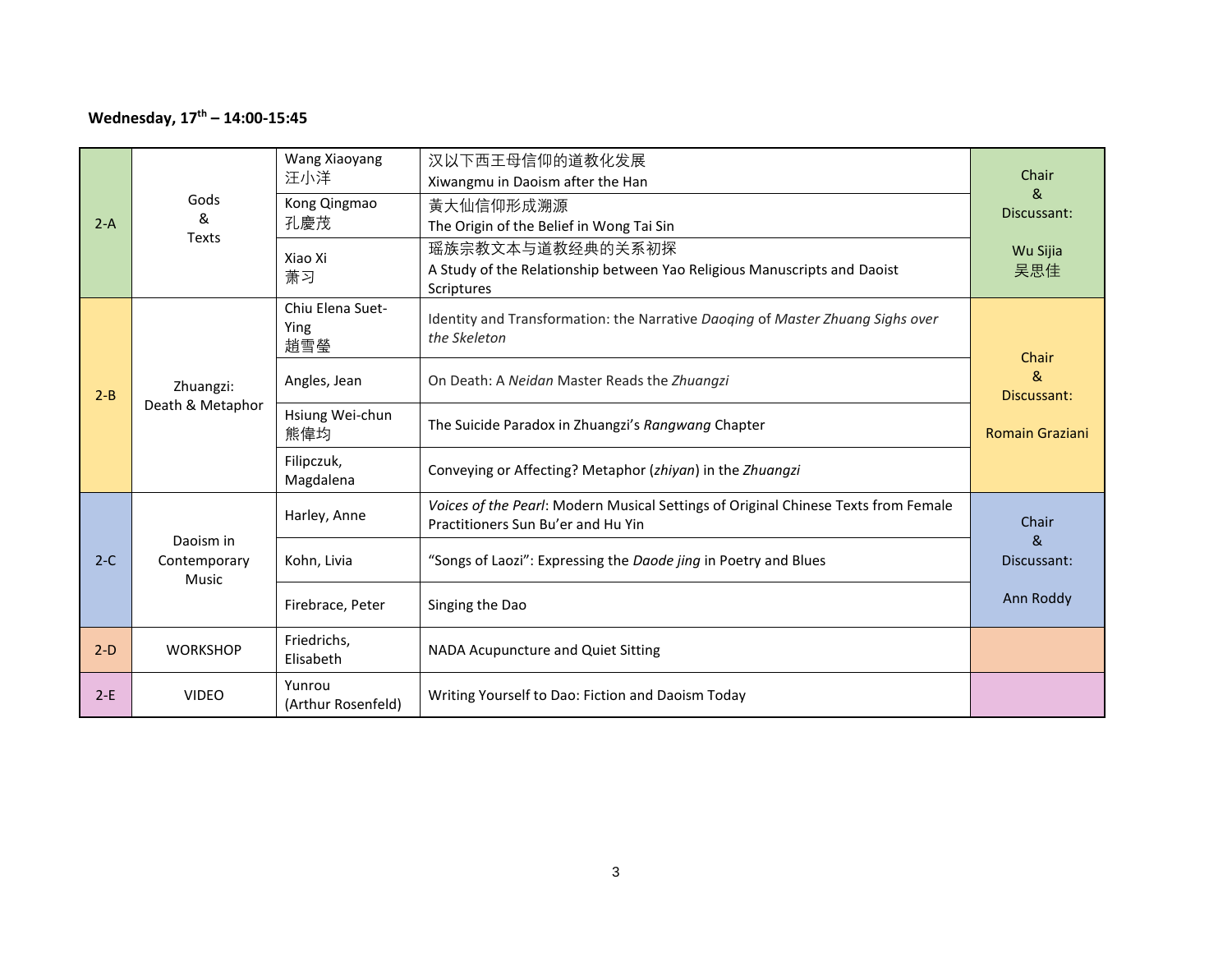### **Wednesday, 17th – 16:00-17:45**

| $3-A$   | <b>Mural Paintings</b>               | Wang Shixiao<br>王诗晓<br>Ruan Li<br>阮立<br>Wu Sijia<br>吴思佳 | 求仙于死时:东平县物资局汉墓壁画神仙图像结构与意义<br>Seeking Immortality at the Time of Death: The image structure and Meaning of<br>the Mural Tomb Paintings of the Han Dynasty in Dongping<br>浅谈永乐宫壁画的美学价值<br>The Aesthetic value of the Yongle Palace Murals<br>从墓道到墓室:四神图像的唐代走向-唐代京畿地区墓室壁画的道教意义<br>From Tomb Passage to the Burial Chamber: Evolution of the Four Deity Image in<br>the Tang Dynasty - Taoist Connotations of Tomb Murals in the Tang Capital and<br><b>Adjacent Areas</b> | Chair<br>&<br>Discussant:<br><b>Wang Xiaoyang</b><br>汪小洋 |
|---------|--------------------------------------|---------------------------------------------------------|------------------------------------------------------------------------------------------------------------------------------------------------------------------------------------------------------------------------------------------------------------------------------------------------------------------------------------------------------------------------------------------------------------------------------------------------------------------------|----------------------------------------------------------|
|         |                                      | Noll, Andreas                                           | Daoist Healing in Western TCM                                                                                                                                                                                                                                                                                                                                                                                                                                          | Chair<br>&                                               |
| $3 - B$ | <b>Western Medical</b><br>Practice 2 | Willmont, Dennis                                        | The Foundations of Daoist Psychology                                                                                                                                                                                                                                                                                                                                                                                                                                   | Discussant:                                              |
|         |                                      | Bunkell, Chris                                          | A Comprehensive Approach to Treatment through the Integration of the<br>Different Modalities Available in Daoist Medicine                                                                                                                                                                                                                                                                                                                                              | <b>Ingrid Renard</b>                                     |
|         | <b>Urban Temples</b>                 | Dutournier, Guillaume<br>&<br>Wang Huayan<br>王華艷        | Manners and Scales of Worship: Daoist Attempts to Reshape a Local Cult in<br>Southeast Shanxi                                                                                                                                                                                                                                                                                                                                                                          | Chair                                                    |
| $3-C$   | between Daoism<br>and Local Cults:   | Goossaert, Vincent                                      | The Modern Vicissitudes of an Urban Medium Temple: Shangfangshan                                                                                                                                                                                                                                                                                                                                                                                                       | &<br>Discussant:                                         |
|         | A Shared Heritage                    | Lei Yang<br>雷陽                                          | Interactions between Daoism and Saint Patron of Beijing Bell Founders: A Case<br>Study of the Cult of Our Lady of the Bell Foundry                                                                                                                                                                                                                                                                                                                                     | Grégory Delaplace                                        |
|         |                                      | Murray, Daniel M                                        | The City God Returns: Organized and Contagious Networks at the Xiamen City<br>God Temple                                                                                                                                                                                                                                                                                                                                                                               |                                                          |
| $3-D$   | <b>WORKSHOP</b>                      | Ke Wen<br>柯文                                            | The practice of Hui Chun Gong (Qi Gong to return to spring) 道家秘传回春功                                                                                                                                                                                                                                                                                                                                                                                                    |                                                          |

| 18:00<br>18:30 | PLENARY CONCERT | You Liyu 遊麗玉 ( <i>qin</i> zither)<br>Francois Picard (xiao flute) | ' Qingjing jing 清靜經, « The Canon of pure quietness » |
|----------------|-----------------|-------------------------------------------------------------------|------------------------------------------------------|
|----------------|-----------------|-------------------------------------------------------------------|------------------------------------------------------|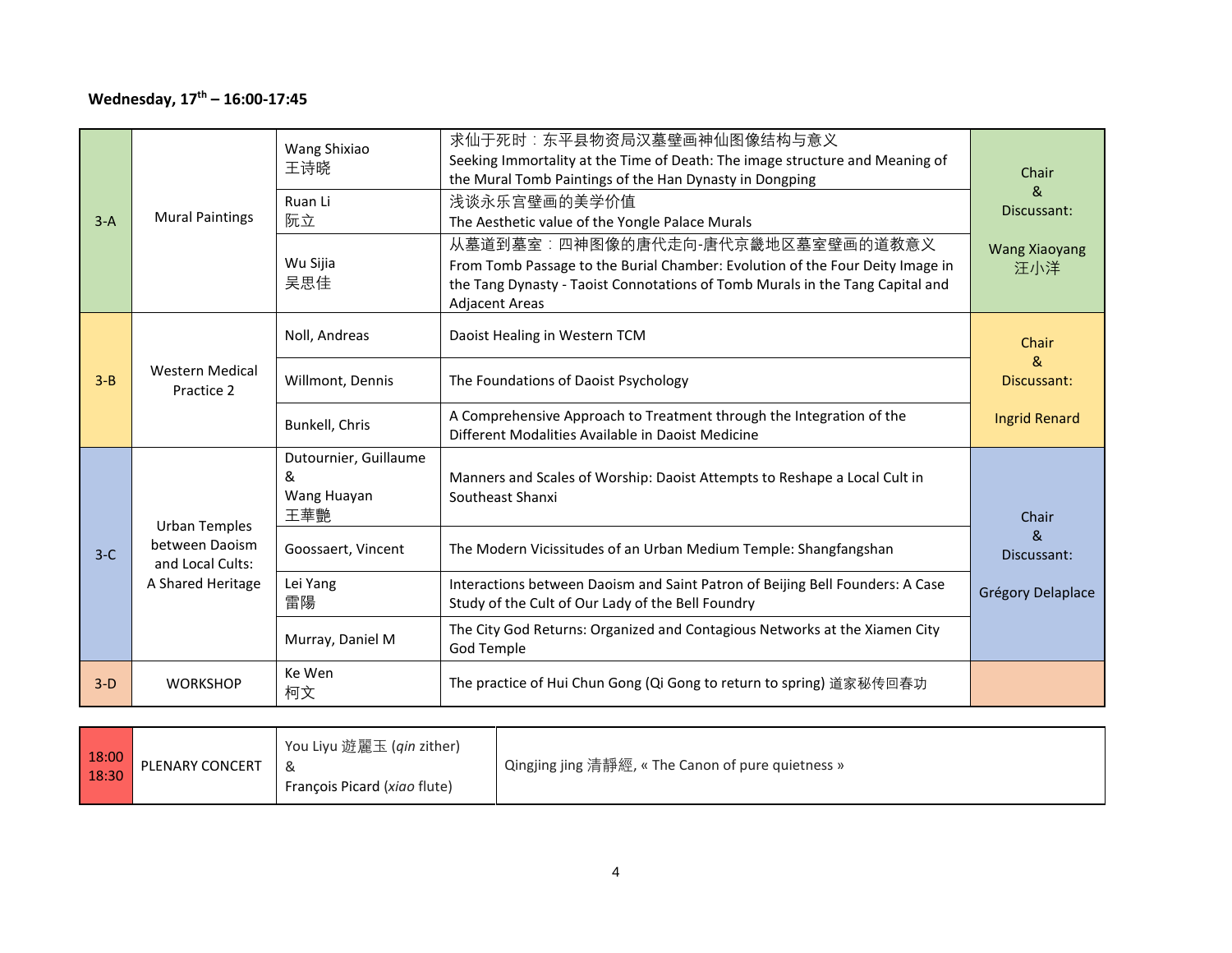### **Thursday, 18th – 9:00-10:45**

|         |                               | Small, Sharon               | Creating a Universe in Early Daoist Texts                                                                                                                                 | Chair                                                    |
|---------|-------------------------------|-----------------------------|---------------------------------------------------------------------------------------------------------------------------------------------------------------------------|----------------------------------------------------------|
| $4-A$   | Key Philosophical             | Wells, Marnix               | The Cosmic Return, Laozi and the Yellow Emperor                                                                                                                           | $\mathcal{R}_{\mathcal{C}}$<br>Discussant:               |
|         | <b>Issues</b>                 | Stoloff, Adrien             | Wuwei and Creativity                                                                                                                                                      | Friederike                                               |
|         |                               | <b>Zhang Muliang</b><br>張慕良 | Wei-Jin Metaphysics as a "New Confucian" Movement                                                                                                                         | Assandri                                                 |
|         |                               | Chen Xia<br>陈霞              | 孔德之容, 唯道是从一一论道家道德哲学的根基及其特征<br>For the Grandest Forms of Great Virtue, Only the Way Is to Be Followed: On the<br>Foundation and Characteristics of Daoist Moral Philosophy | Chair                                                    |
| $4 - B$ | Cosmology<br>&<br>Philosophy  | Ke Wen<br>柯文                | 道家思想的最佳状态:空灵的创作<br>Emptiness and the Creative State in Taoist Thought                                                                                                     | &<br>Discussant:                                         |
|         |                               | Poon, Abraham<br>潘樹仁        | 一炁弘開闡大道<br>One Qi Creates the Great Dao: New Perspectives on Daoist Cosmology                                                                                             | Liu Kangle<br>刘康乐                                        |
|         |                               | Feng Wen<br>馮文              | 道教之中人和宇宙及自然關係<br>Humanity, Cosmos, and Nature in Daoism                                                                                                                   |                                                          |
|         |                               | Møllgaard, Eske             | Appearance does not Appear: The Phenomenology of the Dao                                                                                                                  | Chair                                                    |
| $4-C$   | The Dao<br>in the Art Work    | Walther, Andreas            | On Possible Qualities of Non-action within the Artistic Work Process                                                                                                      | $\mathcal{R}_{1}$<br>Discussant:                         |
|         |                               | Behuniak, James             | Knowledge, Arts, and Dao-Practice                                                                                                                                         | <b>Emily Cheng</b>                                       |
| $4-D$   | <b>WORKSHOP</b>               | Liu Yuantong<br>刘圆通         | La Pratique Mystérieuse de La grande Ourse (Ursa Major)<br>Beidou Xuangong 北斗玄功                                                                                           | Introduction and<br>translation:<br><b>Karine Martin</b> |
| $4-E$   | <b>LECTURE</b><br>PERFORMANCE | Gsaller, Harald             | Laozi in the Tyrol / Neiguan. Artist's lecture (Photography, Graphics, Text, and<br>Performance)                                                                          |                                                          |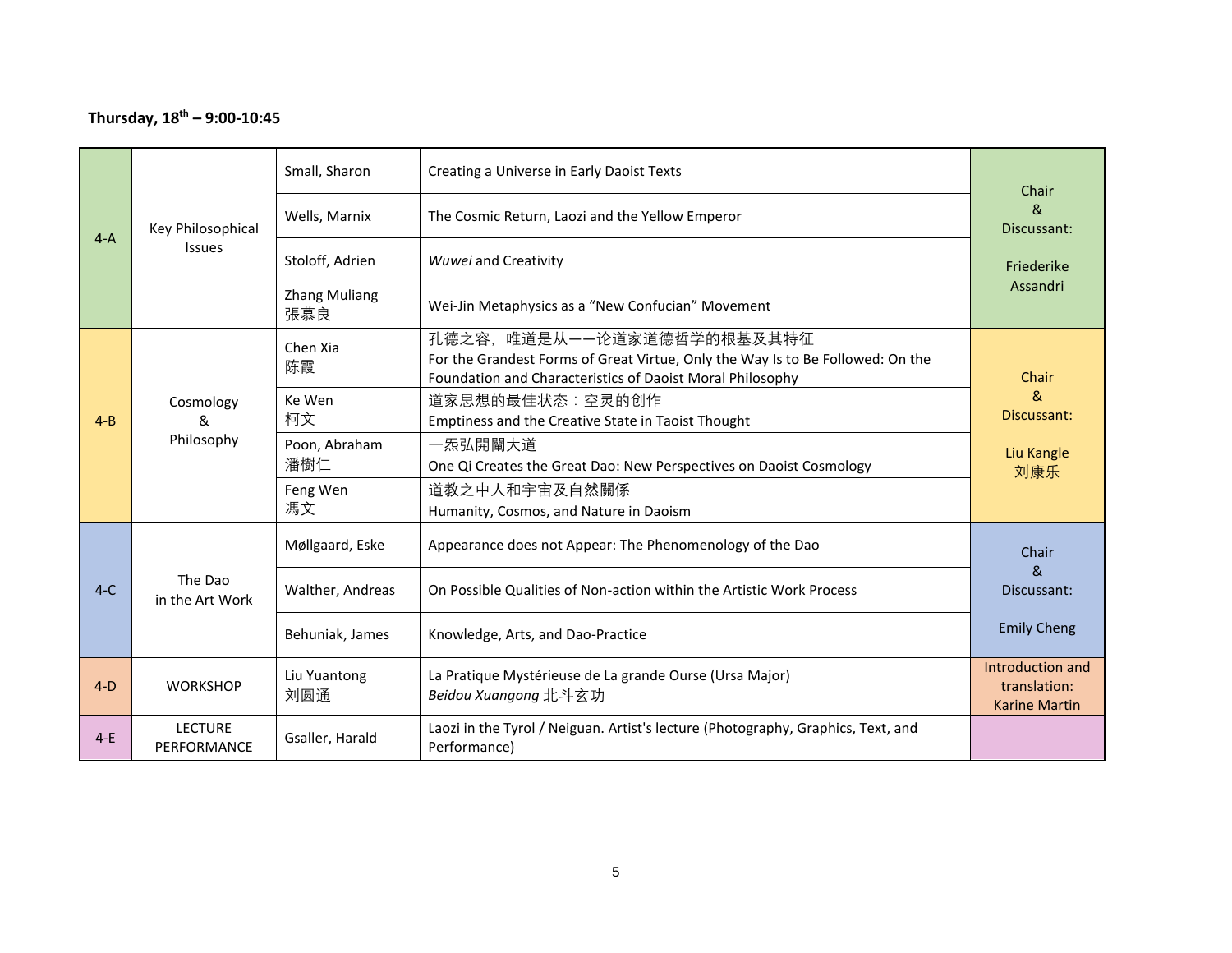### **Thursday, 18th – 11:00-12:45**

| $5-A$   | Values<br>&        | Cui Xiaojiao<br>崔晓姣<br>Libera, Gabriele | 宽容"与"专制":"自然无为"所衍生出的两种政治样态<br>Tolerance and Autocracy: Two Political Models Derived from Naturalness and<br>Nonaction<br>Values and Sustainability: A Daoist Perspective | Chair:<br>Hung, Pai-Chien<br>洪百堅     |
|---------|--------------------|-----------------------------------------|--------------------------------------------------------------------------------------------------------------------------------------------------------------------------|--------------------------------------|
|         | Organizations      | Shen Ming-Chang<br>沈明昌                  | The Dialogue Between Laozi and Modern Views on Individual and Organizational<br>Creativity                                                                               | Discussant:<br><b>Adrien Stoloff</b> |
|         |                    | Xu Xiaoyuan<br>徐小媛                      | 浅议"道家天人合一"的教育思想<br>Educative thinking in the Daoist school's « Unity of Heaven and Man »                                                                                 |                                      |
|         |                    | Wu Yang<br>吳楊                           | Transmission of the Law: Daoist Ordination in the Tang                                                                                                                   |                                      |
| $5 - B$ | Daoist<br>Ritual   | Assandri, Friederike                    | Pledge Offerings in the Transmission of Daoist Scriptures in Early Medieval China                                                                                        | Chair<br>&<br>Discussant:            |
|         |                    | Tavor, Ori                              | Between Emulation and Creation: New Perspectives on Daoist Ritual Theory                                                                                                 | <b>Georges Favraud</b>               |
|         |                    | Mozias, Ilia                            | Ritualization of Choice-Making: Spirit-Writing in the Truthful Explanation of the<br><b>Three Depositories</b>                                                           |                                      |
|         |                    | South, Ashley                           | Daoism and Peace-Building: Towards an Agenda for Research and Practice                                                                                                   | Chair<br>&                           |
| $5-C$   | Personal<br>Growth | Toader, Serban                          | A Romanian Spiritual Seeker's Growth: From SciFi Readings to Neidan                                                                                                      | Discussant:                          |
|         |                    | Roncero Mayor,<br>Luis                  | The commentary by Wei Yao of the Western Branch of Inner Alchemy on "MindSeal<br>Scripture of the Exalted Jade Sovereign"                                                | <b>Miomir</b><br>Arandelovic         |
| $5-D$   | <b>WORKSHOP</b>    | Martin, Karine                          | <b>Daoist Meditation</b>                                                                                                                                                 |                                      |
| $5-E$   | <b>VIDEO</b>       | Willmont, Dennis                        | Return to the Mountain: A Taiji Journey                                                                                                                                  |                                      |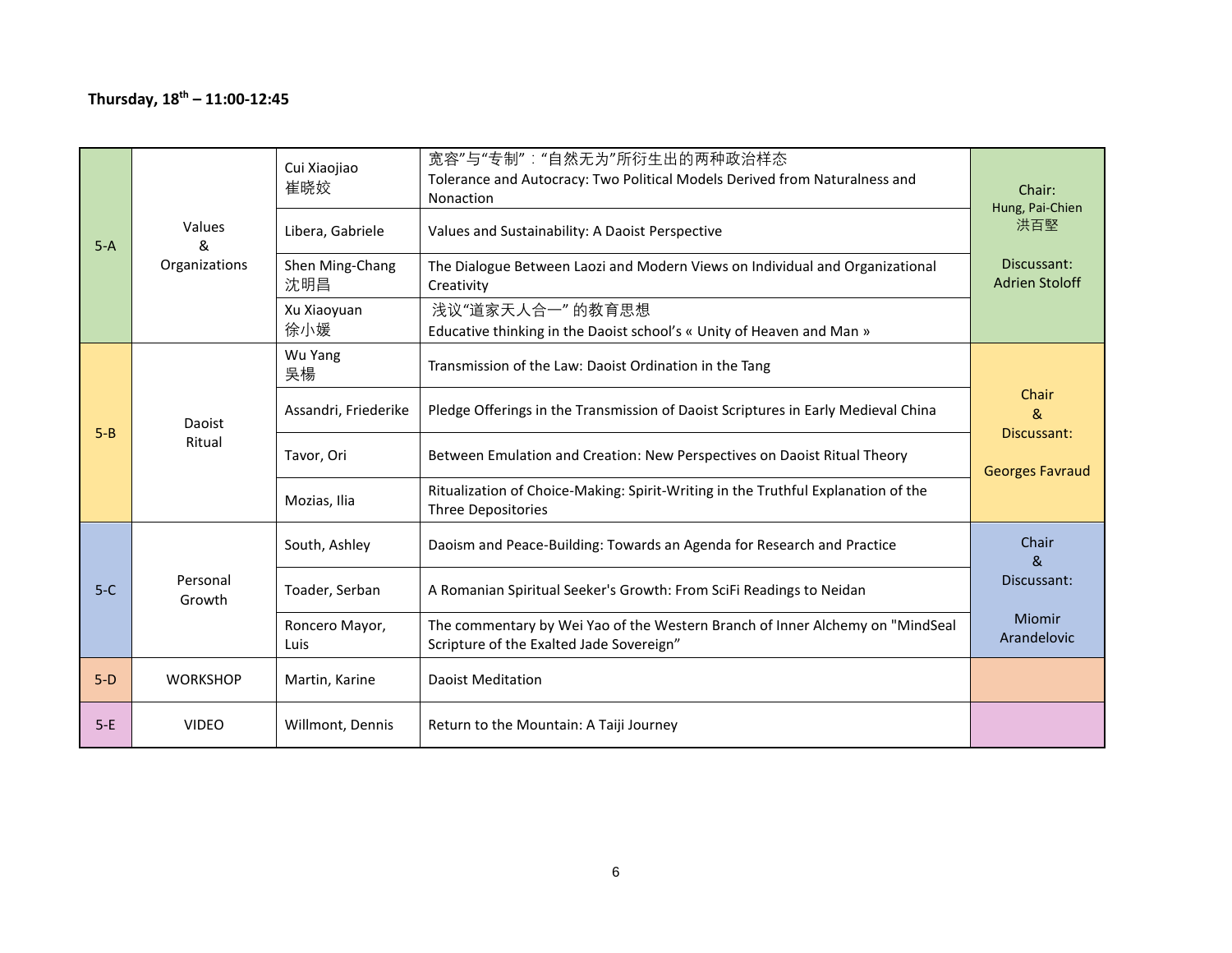### **Thursday, 18th – 14:00-15: 45**

|         |                         | Bock-Möbius, Imke    | <b>Shades of Complementarity</b>                                                                                                          | Chair                                |
|---------|-------------------------|----------------------|-------------------------------------------------------------------------------------------------------------------------------------------|--------------------------------------|
| $6-A$   | <b>Core Principles</b>  | Friedrichs, Michael  | Kafka's China                                                                                                                             | <sub>R</sub><br>Discussant:          |
|         |                         | Thompson, Kirill     | Daoism, Zen, Time Awareness, and the Reality of Time                                                                                      | <b>Scott Philipps</b>                |
|         |                         | Gasser, Johannes     | Wu wei and Ziran: Two Principles of the Art of Non-violent Speaking: An Eastern<br>Basis for Western Flow Communication                   |                                      |
|         |                         | Liu Kangle           | 桃花扇底看南朝:清初遗民的道教信仰                                                                                                                         |                                      |
|         |                         | 刘康乐                  | Southern China from the Peach Blossom Fan: Daoism in the Early Qing                                                                       | Chair<br>&.                          |
| $6 - B$ | Social Change           | Martin, Karine       | The Revival of Monastic Daoism in Contemporary China                                                                                      | Discussant:                          |
|         |                         | De Meyer, Jan        | Daoism in Yunnan Province Today: Creativity and the Art of Survival                                                                       | Serban Toader                        |
|         | Performance & Art<br>in | Hsieh Shu-Wei<br>謝世維 | Local Daoist Visual Arts and Rituals: From Three Daoist Exhibitions to a Daoist Visual<br>Art Project<br>地方道教視覺藝術與儀式:從三個道教藝術展覽到一個道教視覺藝術計畫 |                                      |
| $6-C$   |                         | Li Youkun<br>李游坤     | 道教儀式與劇場︰一位道士對早朝科儀的展演與詮釋<br>Daoist Ritual and Theatre: A Daoist Priest's Demonstration and Interpretation of<br>Morning Audience Rite      | Chair<br><sub>R</sub><br>Discussant: |
|         | Daoist Ritual           | Raz, Gil             | Dao-Buddhist Stelae of the Northern Dynasties and the Lived Religion of Local<br>Communities                                              | Lennert<br>Gesterkamp                |
|         |                         | Wu Yijie<br>吳宜桔      | 劇場儀式與道教: 無垢舞蹈劇場《醮》的表演與詮釋<br>Ritual Theater and Daoism : The Performance and Interpretation of the Lin Dance in<br>the Jiao Ceremony       |                                      |
| $6-D$   | <b>WORKSHOP</b>         | Caulier, Eric        | Taijiquan - The Sun Style: A Traditional and Scientific Approach to the Internal Arts                                                     |                                      |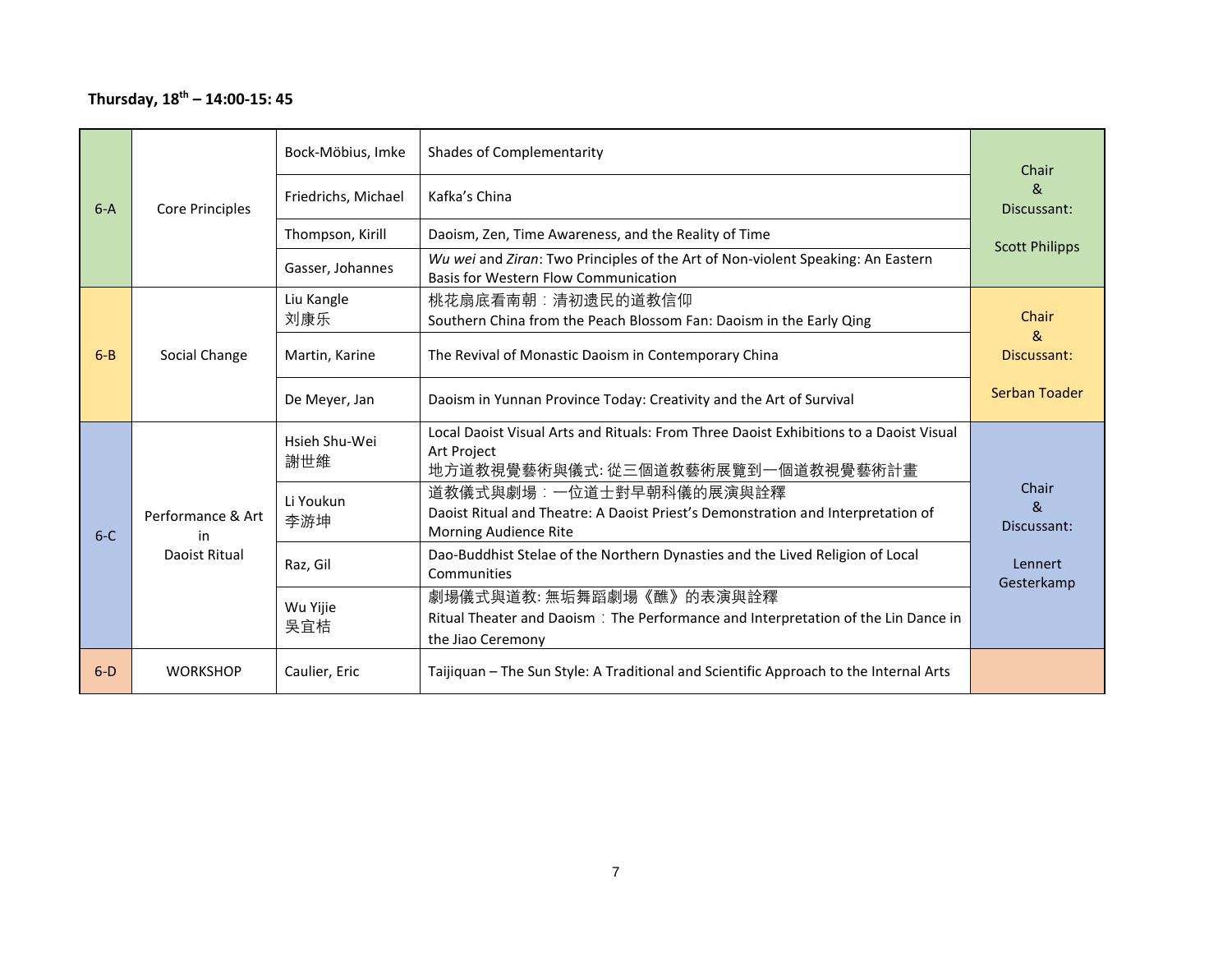### **Thursday, 18th – 16:00-17:45**

| $7-A$   | Daoist<br>Aesthetics                               | Luo Yanling<br>骆燕灵<br>Song Huiling<br>宋慧羚<br>Zhu Lin<br>朱琳                           | The Metaphysics of Ineffability in Chinese Aesthetics<br>试析道德经的自然美学观<br>Aesthetics of Nature in the Daode jing<br>Early Daoist Idea of Darkness and Its Representation in the Aesthetics of Chinese<br>Literati Gardens                                                                                                                                           | Chair<br>$\mathcal{R}_{1}$<br>Discussant:<br><b>Pierre Marsone</b>   |
|---------|----------------------------------------------------|--------------------------------------------------------------------------------------|-------------------------------------------------------------------------------------------------------------------------------------------------------------------------------------------------------------------------------------------------------------------------------------------------------------------------------------------------------------------|----------------------------------------------------------------------|
| $7 - B$ | Shamanistic<br><b>Vestiges in Daoist</b><br>Ritual | Michael, Thomas<br>Favraud, Georges<br>Baptandier, Brigitte                          | Daoism Meets Shamanism in Early China: The Spirit Journey Itinerary<br>Animal Forms and Ancestral Masters: Two Patterns of «Direct Contact» in Daoist<br>Ritual<br>Double-faced Daoist Rituals (Lüshan pai 間山派): Shamanistic Clues                                                                                                                                | Chair:<br>Roberte Hamayon<br>Discussant:<br><b>Vincent Goossaert</b> |
| $7-C$   | <b>Internal Cultivation</b><br>and Ritual          | Che Zhirong<br>車志榮<br>Han Dong<br>韓冬<br>Hung Pai-Chien<br>洪百堅<br>Liu Yuantong<br>刘圆通 | 雷法内煉與道場科儀法器祭煉<br>Internal Cultivation in Thunder Rites and the Purification of Ritual Space and Vessels<br>簡述道教齋醮科儀法事與內修的"內煉外用"的關係<br>Daoist Ritual and Internal Cultivation's exteriorization<br>淺論雷法、丹道的內修與外用關係<br>Thunder Rites in Relation toJo Self-Cultivation and Outer Application of Internal<br>Alchemy<br>內丹與變化<br>Internal Alchemy and Transformation | Chair<br>ጼ<br>Discussant:<br><b>Karine Martin</b>                    |
| $7-D$   | <b>WORKSHOP</b>                                    | Khokhlov, Aleksey                                                                    | The Basic Methods of the Daoist Center "Dao De" in Russia: Methods, Reseach, and<br><b>Qigong Practice</b>                                                                                                                                                                                                                                                        |                                                                      |
| $7-E$   | <b>CONCERT</b>                                     | Firebrace, Peter                                                                     | Dao Blues: A Musical Celebration of the Teachings of Laozi and Zhuangzi                                                                                                                                                                                                                                                                                           |                                                                      |

| 19:00<br>-- | - BANOUE<br>in<br>ı Paris |  |
|-------------|---------------------------|--|
|-------------|---------------------------|--|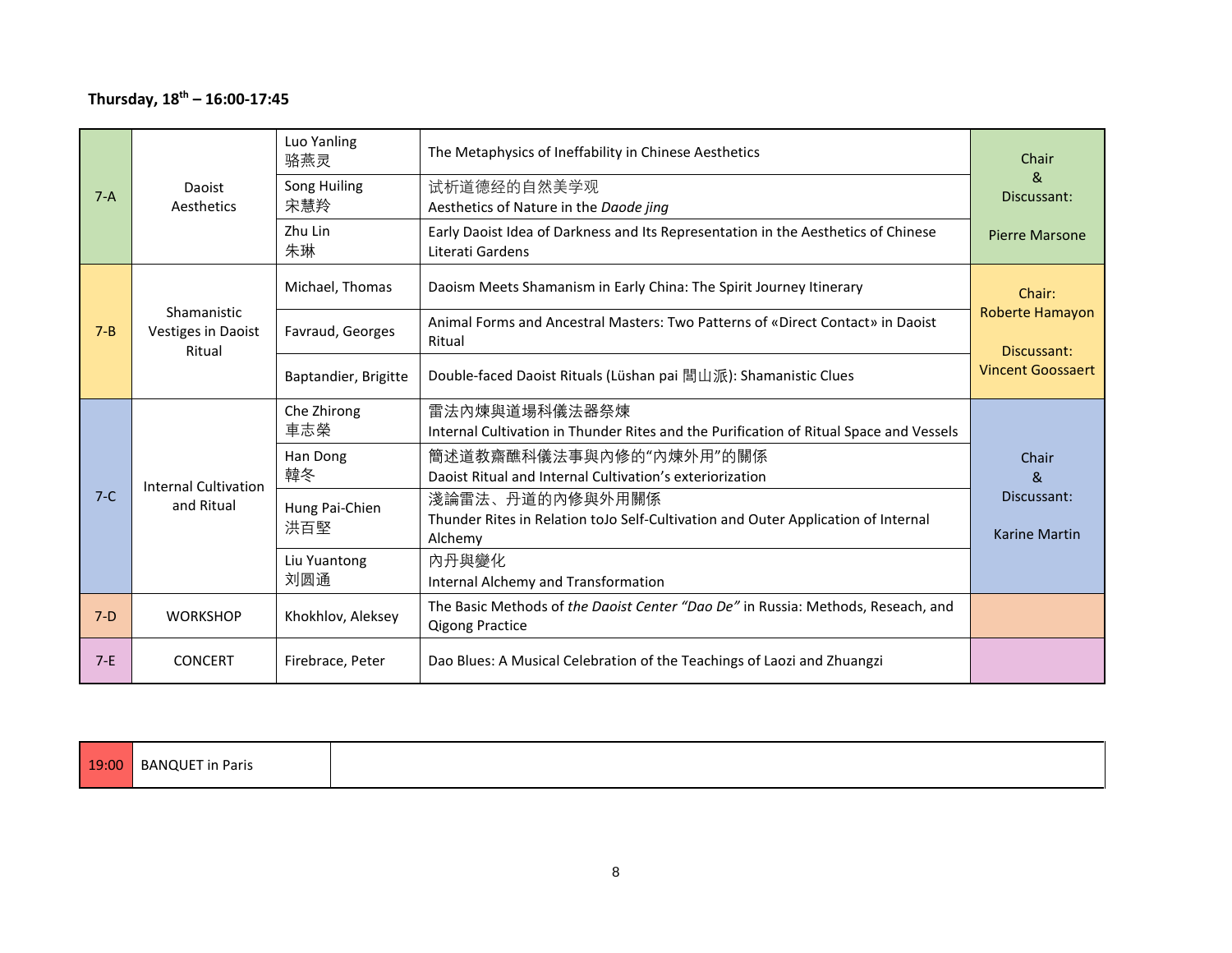### **Friday, 19th – 9:00-10:45**

| $8-D$   | <b>WORKSHOP</b>       | Réquéna, Yves                        | <b>Wudang Neidan Gong</b>                                                                                                                                                  |                                 |
|---------|-----------------------|--------------------------------------|----------------------------------------------------------------------------------------------------------------------------------------------------------------------------|---------------------------------|
|         |                       | Ma Lin<br>馬琳                         | Art as Harmony between Heaven and Heaven: A Daoist Ontology of Art<br>以天合天:道家式的艺术本体论初探                                                                                     |                                 |
| $8-C$   | &<br>Immortality      | Zhong Zhimin<br>钟治民                  | 司马承祯《坐忘论》的长生久视之道<br>Long Life and Eternal Vision in Sima Chengzhen's Zuowanglun                                                                                            | Discussant:<br>Gabriele Libera  |
|         | Long life             | Zhu Hu 朱浒<br>&<br>Zhu Cunming<br>朱存明 | "房中"与升仙—汉代"容成"及其图像<br>Sexual Practices and Being celestial: A Study of Rongcheng's Conceptions and<br>Images (Han Dynasty)                                                 | Chair<br><sub>R</sub>           |
|         |                       | Jackowicz, Steve                     | Huangdi and the Heroic Cycle                                                                                                                                               | Discussant:<br>Stéphanie Homola |
| $8 - B$ | Ritual<br>Medicine    | Benaicha, Lokmane                    | Zhu You: From Chinese High Antiquity to Daoist Practice                                                                                                                    | 李国强                             |
|         |                       | Shen Chen<br>申琛                      | 从瑞草到仙药:早期道教服芝术<br>From Wondrous Herbs to Immortal Remedies: Early Daoist Pharmacology                                                                                      | Chair:<br>Li Guoqiang           |
|         |                       |                                      | Video projection of Patrice Fava's film : L'investiture du 23 <sup>ème</sup> Abbé du Monastère<br>des nuages blancs, Maître Xie Zongxin 谢宗信方丈升座庆典<br>(26 min., Chinese 中文) | <b>Wang Huayan</b>              |
| $8-A$   | Masters'<br>Portraits | Meng Zhiling<br>孟至岭                  | 道教是以践行为主的宗教<br>Daoism is an action-directed religion                                                                                                                       | Discussant:                     |
|         |                       | Pan Cunjuan<br>潘存娟                   | 白云深处传道业:记陕西佳县白云山张明贵老道长<br>Daoist Transmission of the White Clouds: Remembering Abbot Zhang Minggui of<br>Mt. Baiyun in Shaanxi                                             | Chair:<br><b>Adeline Herrou</b> |
|         |                       |                                      |                                                                                                                                                                            |                                 |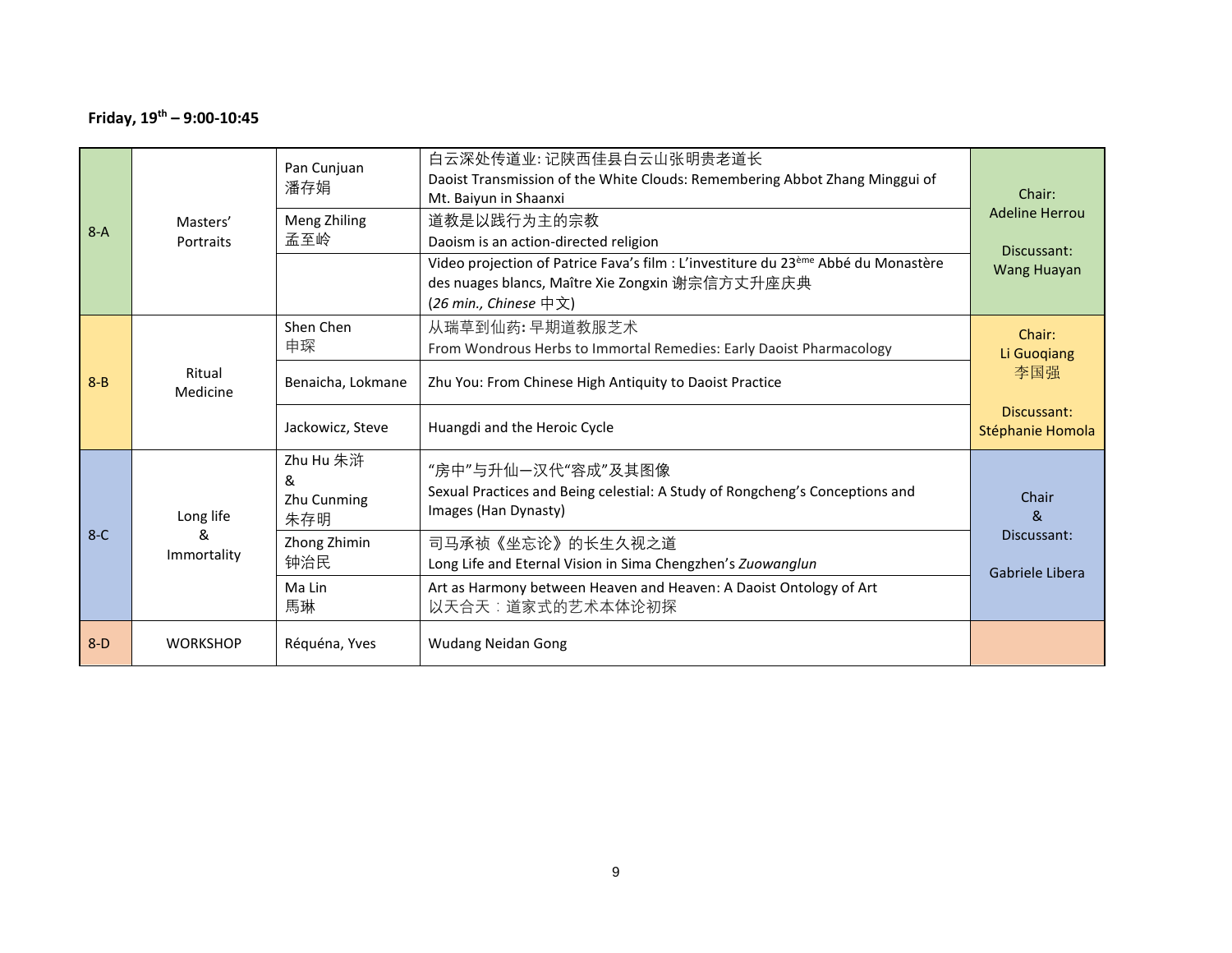### **Friday, 19th – 11:00-12:45**

|         |                       | Shabellova,<br>Valeriya                                    | Evgeniy Torchinov's (1956-2003): Contribution to the Study of Daoism in Russia                                                                                                                  | Chair                               |
|---------|-----------------------|------------------------------------------------------------|-------------------------------------------------------------------------------------------------------------------------------------------------------------------------------------------------|-------------------------------------|
| $9-A$   | Daoism<br>in the West | Mourier, Nathalie                                          | Comment certains arts taoïstes trouvent-ils leur place en Occident. Cette intégration<br>peut-elle se faire sans dénaturation ?                                                                 | &<br>Discussant:                    |
|         |                       | Aspe, Philippe                                             | État des lieux du gigong en France en 2017 ou "bienvenue au pays de la zizanie"                                                                                                                 | Marc Lebranchu                      |
|         |                       | Faure, Sophie                                              | Taoisme, taijiquan et qigong : travailler et manager autrement en entreprise ?                                                                                                                  |                                     |
|         |                       | Liu Jincheng<br>劉金成                                        | 马仙信仰与道教养生<br>The Cult of Immortal Ma and Daoist Health Practices                                                                                                                                | Chair<br>&                          |
|         | Health                | Liu Yin                                                    | 道醫:祝由術與內煉                                                                                                                                                                                       | Discussant:                         |
| $9 - B$ | &<br>Healing          | 劉胤                                                         | Daoist Medicine: Incantations and Internal Cultivation                                                                                                                                          |                                     |
|         |                       | Liou Tong-miin                                             | 天人炁功的原理與操作                                                                                                                                                                                      | <b>Shen Chen</b>                    |
|         |                       | 劉通敏                                                        | Principle and Practice of Cosmic Ch'i Healing                                                                                                                                                   | 申琛                                  |
|         | Daoism<br>in Asia     | Yang Yan                                                   | 神圣与世俗之间:新加坡的道教与中医                                                                                                                                                                               |                                     |
|         |                       | 杨妍                                                         | Sacred and Secular: Taoism and Chinese Medicine in Singapore                                                                                                                                    | Chair                               |
| $9-C$   |                       | Kang Jiyeon                                                | Revolutionary in Ssial Thought                                                                                                                                                                  | &<br>Discussant:                    |
|         |                       | Chang Fiona Hsin-<br>Fang<br>張馨方&<br>Lee Gyoung-won<br>李京源 | The Thought "Solving Grievance" of Traditional Daoism and East Asian New<br>Religions: On Taiwan's Weixin Shengjiao and Korea's Daesoon Jinrihoe<br>道教解冤釋結思想的傳統與東亞新宗教的創新-以臺灣唯心聖教和韓國大巡眞<br>理會爲中心 | Zhang Wanrong<br>張琬容                |
| $9-D$   | <b>WORKSHOP</b>       | Gasser, Johannes                                           | La pratique maîtresse de la communication non-violente sur la base de wuwei et<br>ziran                                                                                                         |                                     |
| $9-E$   | <b>VIDEO</b>          | Herrou, Adeline                                            | Master Feng. Portrait of a Daoist Monk rebuilder of temples in China Today<br>冯道长——当代中国一位重修庙观的全真道士<br>(79 min. Chinese with English & French subtitles - 中文 - 英文&发文字幕)                          | Chair &<br>Discussant:<br>Catherine |
|         |                       |                                                            |                                                                                                                                                                                                 | <b>Despeux</b>                      |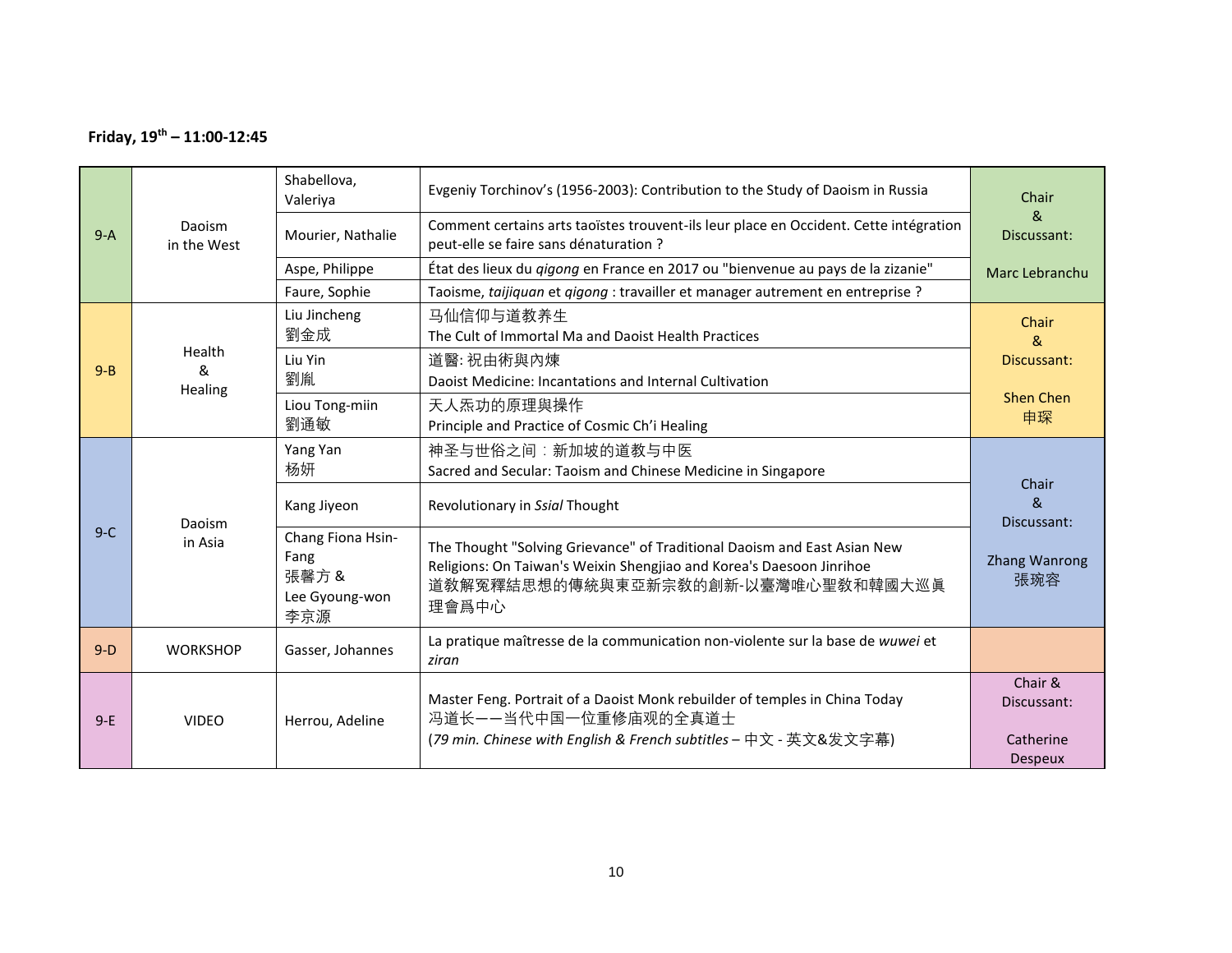### **Friday, 19th – 14:00-15:45**

|          | Masters,<br><b>Disciples</b><br>&<br>Transmission | Graziani, Romain<br>Zhang Chao | The Debate on the Usefulness of Masters in Early Daoist Fiction<br>Disputed Heritages: the Master-disciple Relationship in Pre-Modern Chan Buddhism | Chair<br>&                    |
|----------|---------------------------------------------------|--------------------------------|-----------------------------------------------------------------------------------------------------------------------------------------------------|-------------------------------|
| $10-A$   |                                                   | 張超                             | 嗣法之爭:前現代佛教禪宗師徒關係考論                                                                                                                                  | Discussant:                   |
|          |                                                   | Liu Xun<br>劉迅                  | To Heal People and Save the World: The Supreme Unity Daoist Religious Activities and<br>Transmission during the Jin-Yuan Era 濟民拯世: 金元時期太一道的宗教活動與傳承  | <b>Thomas Michael</b>         |
|          |                                                   | Gorelik, Monya                 | The Secret Treasure of Fuxi: Harmony in Motion                                                                                                      |                               |
|          |                                                   | Lu Gaoxue                      | 孙禄堂"拳与道合"的武学理论与实践: 以八卦拳学为例                                                                                                                          | Chair                         |
| $10 - B$ | Body in                                           | 路高学                            | Sun Lutang's "Boxing in Oneness with Dao" in Theory and Practice: Eight Trigrams Boxing                                                             | &<br>Discussant:              |
|          | <b>Movements</b>                                  | Phillips, Scott Park           | Baguazhang: Dance of an Angry Baby-God                                                                                                              | <b>Eric Caulier</b>           |
|          |                                                   | Khokhlov, Aleksey              | Ancient Daoism approaches in the 21 <sup>st</sup> Century: Application and Results                                                                  |                               |
|          | Daoism & Music                                    | Searle, Callisto               | Learning to "Husband Nature's Riches": Husbandry and Its Application in Gugin Music                                                                 |                               |
|          |                                                   | Zhu Kunrong                    | 中國士大夫的出仕與退隱:以古琴中的道教文化為中心                                                                                                                            | Chair                         |
| $10-C$   |                                                   | 朱坤容                            | Withdrawal and Eremitism among Chinese Scholars: The Daoist Culture of Guqin                                                                        | 8 <sub>k</sub><br>Discussant: |
|          |                                                   | Picard, Francois               | Daoist Ritual and Music                                                                                                                             | Sabine Trebinjac              |
|          |                                                   | Jones, Stephen                 | Daoist Priests of the Li Family                                                                                                                     |                               |
| $10-E$   | <b>VIDEO</b>                                      |                                | Video projection of Ji Yiwen 季怡雯 film : Hainan Ritual Theate                                                                                        | Chair &                       |
|          |                                                   |                                | (30 min. Chinese with English subtitles 中文-英文字幕)                                                                                                    | Discussant:                   |
|          |                                                   | Cheynet-Cluzel,                | L'histoire du Grand dictionnaire Ricci de la langue chinoise 利氏漢法辭典                                                                                 |                               |
|          |                                                   | Véronique                      | (17 min., French with Chinese subtitles, 法文 - 中文字幕)                                                                                                 | Wu Yijie 吳宜桔<br>$\mathcal{R}$ |
|          |                                                   |                                | Video projection of Patrice Fava, film : Daozang 道藏. Le Canon taoïste<br>(10 min., French 法文)                                                       | Yang Yan 杨妍                   |
|          |                                                   |                                |                                                                                                                                                     |                               |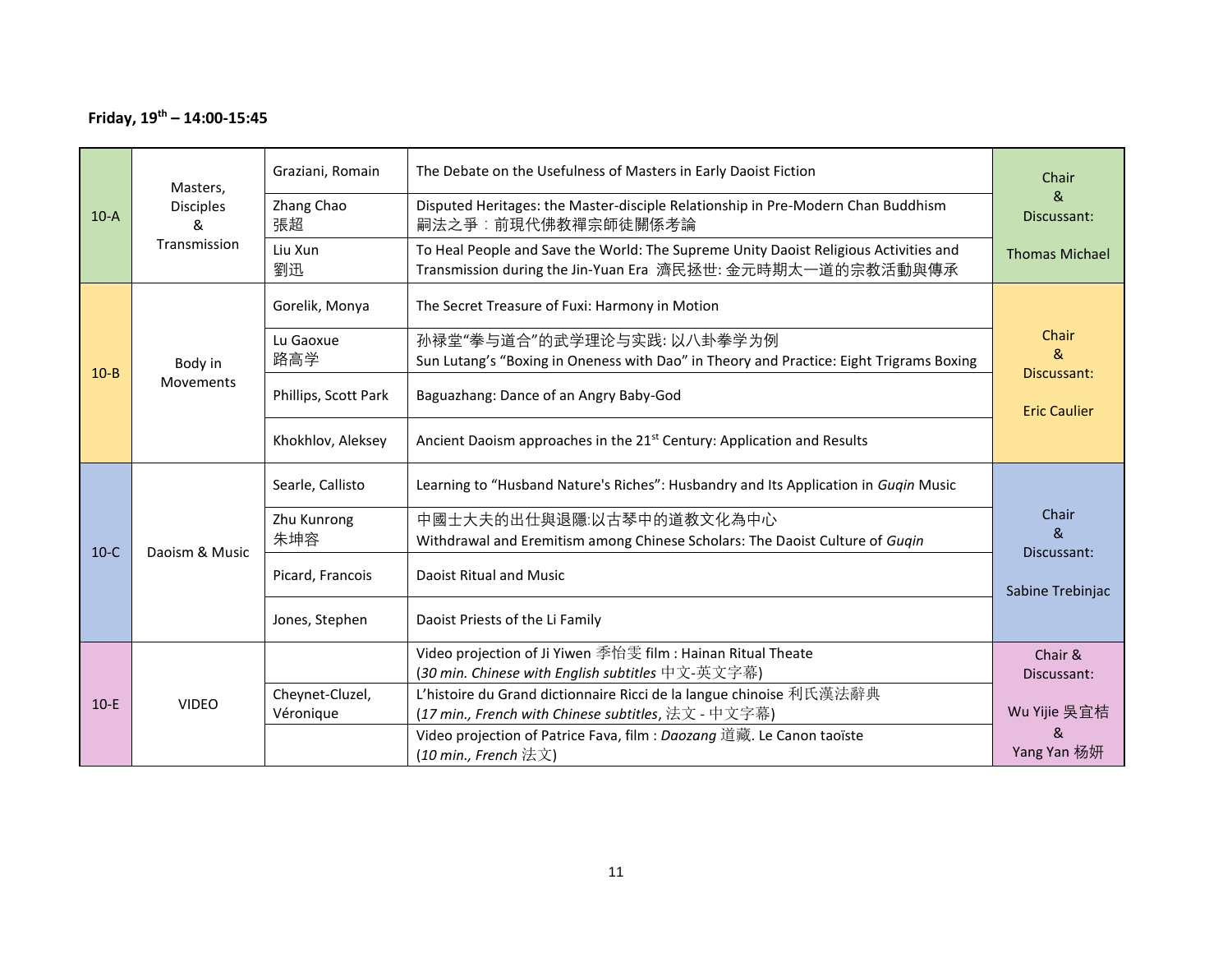#### **Friday, 19th - 16:00 – 19:00**

#### **SPECIAL EVENT: SHANXI DAOIST MUSIC**

| <b>16:00</b> | PLENARY FILM PROJECTION<br>AMPHI B2                                     | Jones,<br>Stephen                                      | Daoist Priests of the Li Family  |
|--------------|-------------------------------------------------------------------------|--------------------------------------------------------|----------------------------------|
| 17:30        | <b>MUSICAL STROLL</b><br><b>CAMPUS &amp; FERME DU</b><br><b>BONHEUR</b> | Li<br>Shiyu 張世宇, Wu Mei 吳美, Huang<br>Manshan's<br>Band | Li Manshan 李滿山, Li Bin 李斌, Zhang |
| 18:15        | <b>MUSICAL PERFORMANCE</b><br><b>MAISON DE L'ETUDIANT</b>               |                                                        | Shuangping 黃雙平 and Wang Ding 王頂  |

# **Friday, 19th – 19:15 - midnight**

| 19:15 | <b>OPTIONAL: BAL'À'FOND (Live World Music)</b> |
|-------|------------------------------------------------|
|       | <b>MAISON DE L'ETUDIANT</b>                    |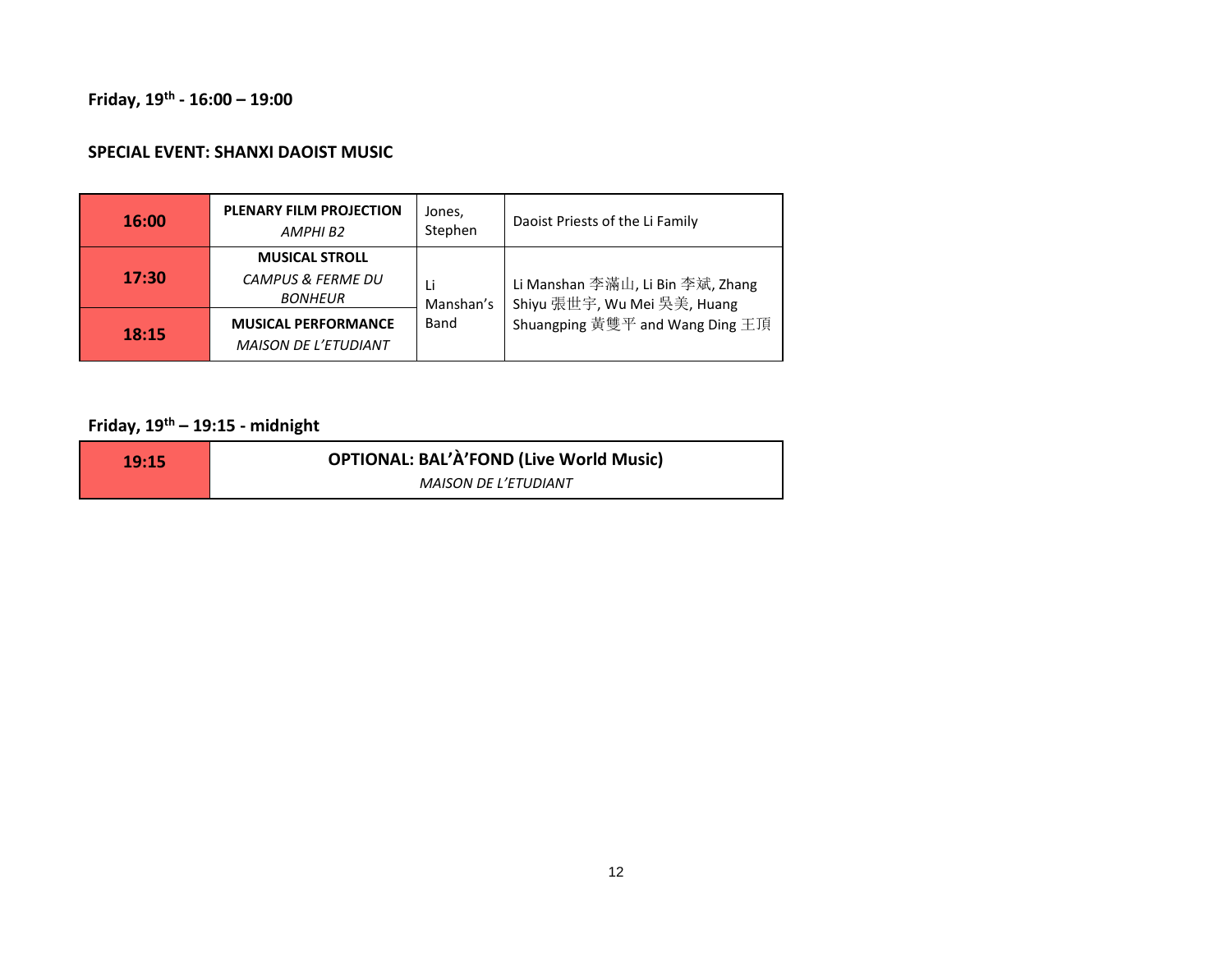| $11-A$   | <b>Daoist Comedies</b>              | Bikir, Radu                  | Eccentric Masters of Divination and Their Identification with Transcendent Beings:<br>Reading from Hong Mai's 洪邁 (1123-1202) Yijian zhi 夷堅志 |                                      |
|----------|-------------------------------------|------------------------------|---------------------------------------------------------------------------------------------------------------------------------------------|--------------------------------------|
|          |                                     | Durand-Dastès,<br>Vincent    | Challenged Exorcists in Vernacular Novels                                                                                                   | Chair<br>ጼ<br>Discussant:            |
|          |                                     | Lucas, Aude                  | When an Eccentric Taoist Becomes Involved in Mundane Affairs: A Fantasy                                                                     | <b>Gil Raz</b>                       |
|          |                                     | Zanzottera, Lucrezia         | Comedy in Yin-Yang Battles: Defeating the Orthodox by Its Contamination's Fear                                                              |                                      |
|          |                                     | Meunier, Marjorie            | Economic Creativity and Diversity in Contemporary Daoism                                                                                    | Chair                                |
| $11 - B$ | Economy<br>&<br>Management          | Arandelovic, Miomir          | Continuous Knowledge Development in Organizations and Taoist Wisdom                                                                         | &<br>Discussant:                     |
|          |                                     | Zhou Yixuan<br>周毅璇           | 道家思想與商業運用<br>Daoist Thought and Its Application in Business                                                                                 | <b>Shen Ming-Chang</b>               |
|          |                                     | Cheynet-Cluzel,<br>Véronique | Mindfulness and Dao: A State of Spirit for Life and in Management                                                                           | 沈明昌                                  |
|          |                                     | Pi Jiajia<br>皮佳佳             | 瑞鹤图与宋徽宗的道教审美思想<br>Painting of Auspicious Cranes and Emperor Huizong's Taoism Aesthetic Thoughts                                             | Chair<br>$\mathcal{R}_{\mathcal{C}}$ |
| $11-C$   | Aesthetics influence<br>on Practice | Jiang Yongshuai<br>姜永帅       | 从服饰层面看宋元时期的士大夫与道教<br>Scholar-Bureaucrats and Taoism in Song and Yuan Dynasties through their<br>Costumes                                    | Discussant:<br>Ma Lin                |
|          |                                     | Laurent, Cédric              | Peinture et poésie de méditation aux XVI <sup>e</sup> et XVII <sup>e</sup> siècles                                                          | 馬琳                                   |
| $11-D$   | <b>WORKSHOP</b>                     | Gorelik, Monya               | Formless Flow™ : Natural Wake-up Exercises and Natural Games                                                                                |                                      |